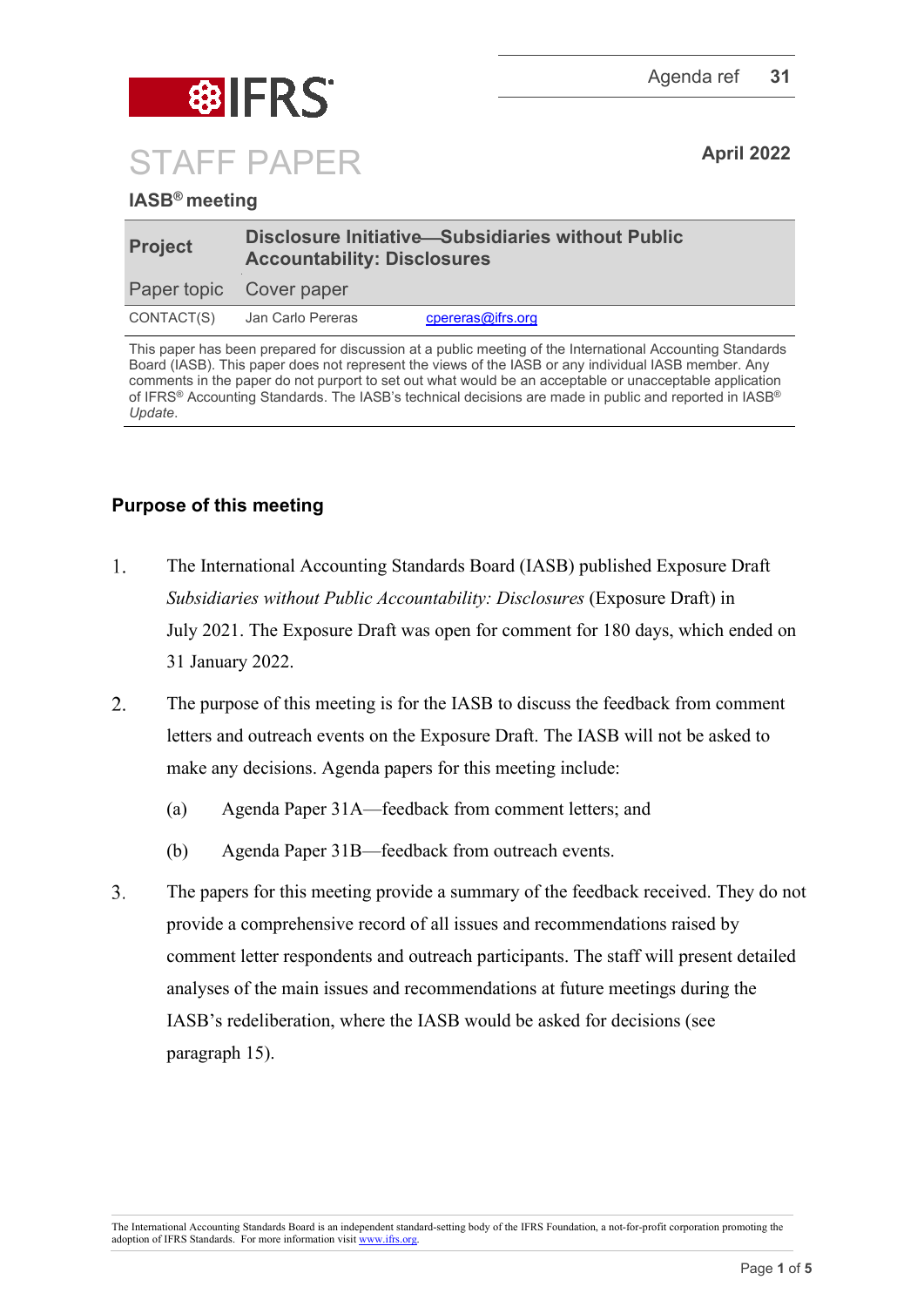### **Overview**

- $\overline{4}$ . This paper sets out:
	- (a) project background (paragraphs  $5-11$ );
	- (b) terms used in the analysis of feedback (paragraphs [12](#page-3-0)[–15\)](#page-3-1); and
	- (c) next steps (paragraph [16\)](#page-4-0).

# **Project background**

- <span id="page-1-0"></span>5. The Exposure Draft sets out the proposal for a new IFRS Accounting Standard (draft Standard). The objective of the draft Standard is to permit a subsidiary (an eligible subsidiary) to apply reduced disclosure requirements when applying IFRS Accounting Standards<sup>[1](#page-1-1)</sup> provided that:
	- (a) the subsidiary does not have public accountability; and
	- (b) its ultimate or any intermediate parent produces consolidated financial statements available for public use that comply with IFRS Accounting Standards.
- 6. The IASB undertook the *Disclosure Initiative—Subsidiaries [without Public](https://www.ifrs.org/content/ifrs/home/projects/work-plan/subsidiaries-smes.html)  [Accountability: Disclosures](https://www.ifrs.org/content/ifrs/home/projects/work-plan/subsidiaries-smes.html)* project following suggestions, received in response to the Request for Views: *2015 Agenda Consultation*, that the IASB permits subsidiaries to apply IFRS Accounting Standards with reduced disclosure requirements. Respondents to the Request for Views said that applying the *IFRS for SMEs* Accounting Standard is unattractive to subsidiaries because there are recognition and measurement differences between the *IFRS for SMEs* Accounting Standard and IFRS Accounting Standards. Subsidiaries reporting to their parent, for consolidation purposes, applying IFRS Accounting Standards would prefer for their own financial statements to also use IFRS Accounting Standards but with less onerous disclosure requirements.

<span id="page-1-1"></span><sup>&</sup>lt;sup>1</sup> For purposes of the papers, IFRS Accounting Standards refers to IFRS Accounting Standards excluding the *IFRS for SMEs* Accounting Standard.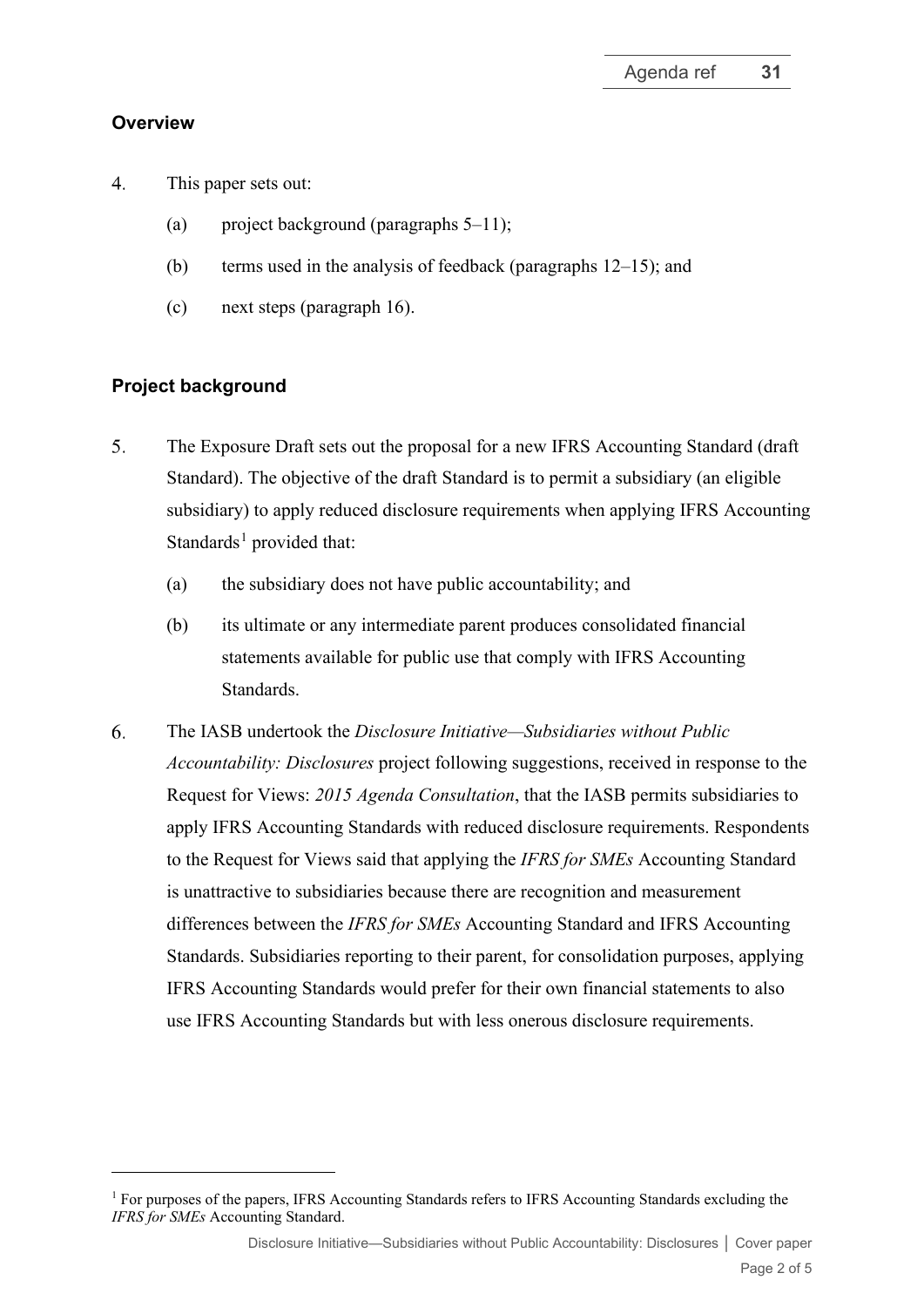- $7.$ In developing the disclosure requirements in the draft Standard, the IASB used the *IFRS for SMEs* Accounting Standard as the starting point. This approach is appropriate because:
	- (a) eligible subsidiaries meet the definition of small and medium-sized entities (SMEs) in the *IFRS for SMEs* Accounting Standard and so can apply that Standard; and
	- (b) the disclosure requirements in the *IFRS for SMEs* Accounting Standard are reduced from IFRS Accounting Standards.
- 8. Using the disclosure requirements in the *IFRS for SMEs* Accounting Standard as the starting point, the IASB can be satisfied that the disclosure requirements are sufficient to meet the needs of users when there is no recognition and measurement difference between IFRS Accounting Standards and the *IFRS for SMEs* Accounting Standard.
- 9. Similarly, where there are recognition and measurement differences, applying the principles in paragraph BC157 of the *IFRS for SMEs* Accounting Standard to tailor the disclosure requirements of the IFRS Accounting Standards, the IASB could be satisfied that the disclosure requirements in the draft Standard would be sufficient to meet user needs.
- <span id="page-2-0"></span>10. Applying the approach described in paragraph 7, the IASB was able to save time and resources by leveraging the work it had already completed in developing the disclosure requirements in the *IFRS for SMEs* Accounting Standard.
- 11. If the proposal progresses to a final IFRS Standard, the IASB has tentatively decided to consider amendments to the draft Standard when it publishes an exposure draft of a new or amended IFRS Accounting Standard.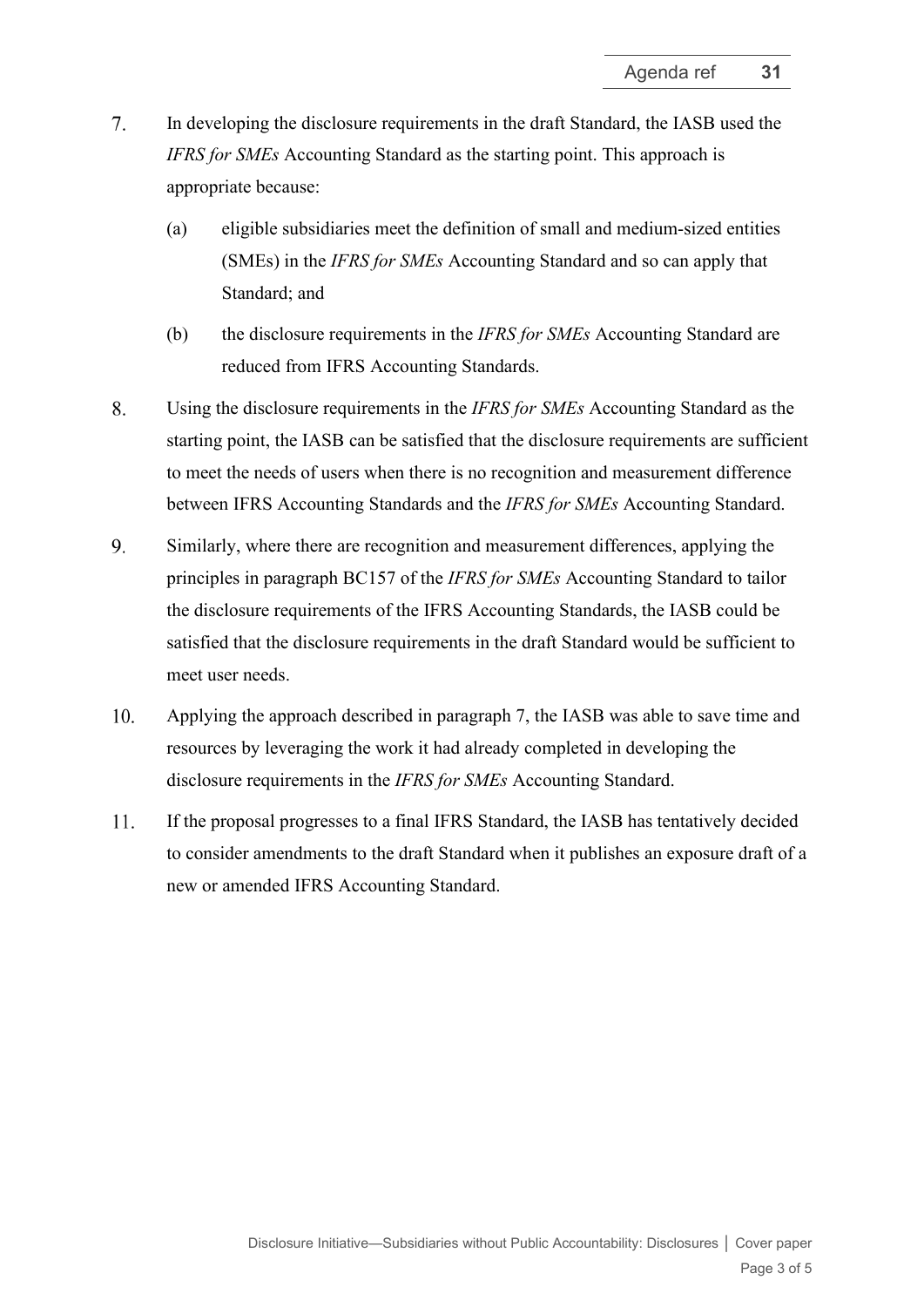#### **Terms used in the analysis of feedback**

<span id="page-3-0"></span> $12.$ The IASB received 68 comment letters and IASB members and staff have participated in 24 outreach events with various types of stakeholders. Agenda papers 31A and 31B use the following terms to give a broad indication of the views in the comment letters and from outreach events:

| Term       | Extent of response among respondents              |
|------------|---------------------------------------------------|
| Almost all | all except a very small minority                  |
| Most       | a large majority, with more than a few exceptions |
| Many       | a small majority or large minority                |
| Some       | a small minority, but more than a few             |
| A few      | a very small minority                             |

- 13. In determining which term to use, the staff considered not just the number of responses in question, but also other factors, such as whether a response reports the views of a single individual or the views of a broader group.
- 14. In addition, the staff assessed whether comments appeared to be concentrated in specific geographical areas or among particular types of respondents.
- <span id="page-3-1"></span>15. When summarising the feedback, the staff have also considered the nature of the comments and whether they are qualitatively significant irrespective of the number of respondents who shared such views.